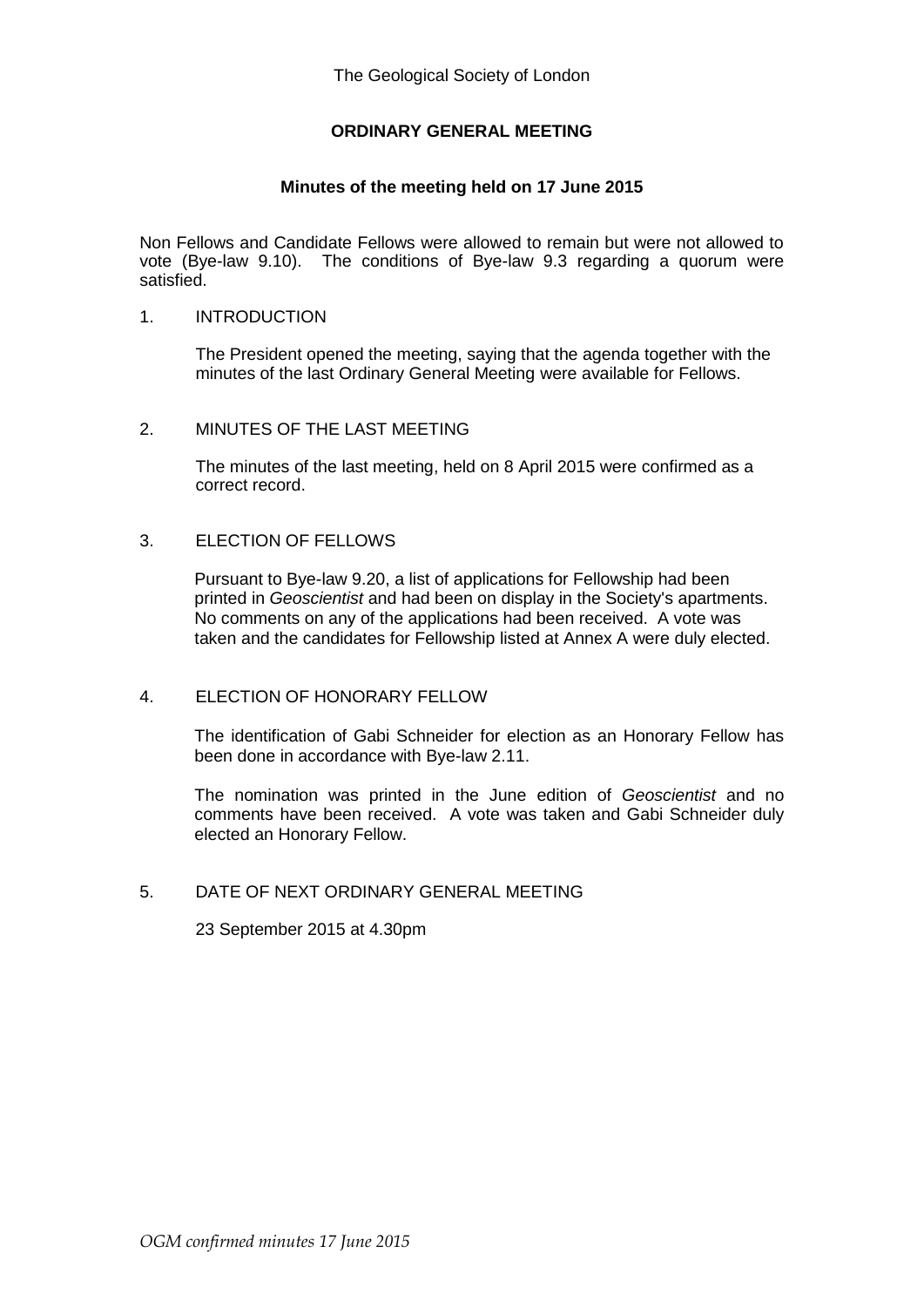# THE FOLLOWING NAMES WERE ELECTED TO FELLOWSHIP AT THE OGM ON 17 JUNE 2015

## CANDIDATES WISHING TO UPGRADE TO FELLOWSHIP

| Thomas         | <b>Backhouse</b> | 1023759 |
|----------------|------------------|---------|
| Alexandra      | Crawford         | 1024575 |
| Jessica        | Ecott            | 1018556 |
| Peter          | Gaynor           | 1022002 |
| Joshua         | Green            | 1024351 |
| Katherine      | Harris           | 1021941 |
| Matthew        | Hemus            | 1020310 |
| Harriet        | Hill             | 1024715 |
| <b>Scott</b>   | Jess             | 1024301 |
| Alexandra      | Kenison          | 1024797 |
| Rhian          | Lynes            | 1023943 |
| Anna           | Madeley          | 1019266 |
| <b>Bronwen</b> | Martin           | 1022672 |
| William        | McMahon          | 1022366 |
| William        | McLeod           | 1022010 |
| Torsten        | Moller           | 1022253 |
| Michael        | Morton           | 1023825 |
| Ahad           | Nujurally        | 1020637 |
| Robert         | Palmer           | 1024196 |
| Ahron          | Peskin           | 1024086 |
| Holly          | Raval            | 1018666 |
| Huw            | <b>Richards</b>  | 1021101 |
| Koit           | Rikson           | 1019651 |
| William        | Rutter           | 1022112 |
| Toby           | <b>Skinner</b>   | 1023941 |
| Stefano        | Speranza         | 1024741 |
| Denis          | Stojanovic       | 1020009 |
| David Mark     | Taylor           | 1018640 |
| Joshua         | Thomas           | 1024651 |
| Charis         | Vale             | 1022644 |
| Sapphire       | Wanmer           | 1018994 |
| Alison         | Williams         | 1023880 |

#### FELLOWS

| <b>ABU MAHFOUZ</b>      | Israa          |
|-------------------------|----------------|
| <b>ADAMS</b>            | Abigail Louise |
| <b>ALI</b>              | Nezamul        |
| <b>AMAIRA</b>           | Benjamin       |
| <b>ANAND</b>            | Paresh         |
| <b>ARES</b>             | Ana            |
| <b>ARMITAGE</b>         | Stephen        |
| <b>ASHFORD</b>          | Lucretia       |
| <b>ASSADI LANGROUDI</b> | Arya           |
| <b>AUGUSTINE</b>        | Anil           |
| <b>BARKLEY</b>          | Craig          |
| <b>BARLEY</b>           | <b>Brian</b>   |
| <b>BECKER</b>           | David          |

*OGM confirmed minutes 17 June 2015*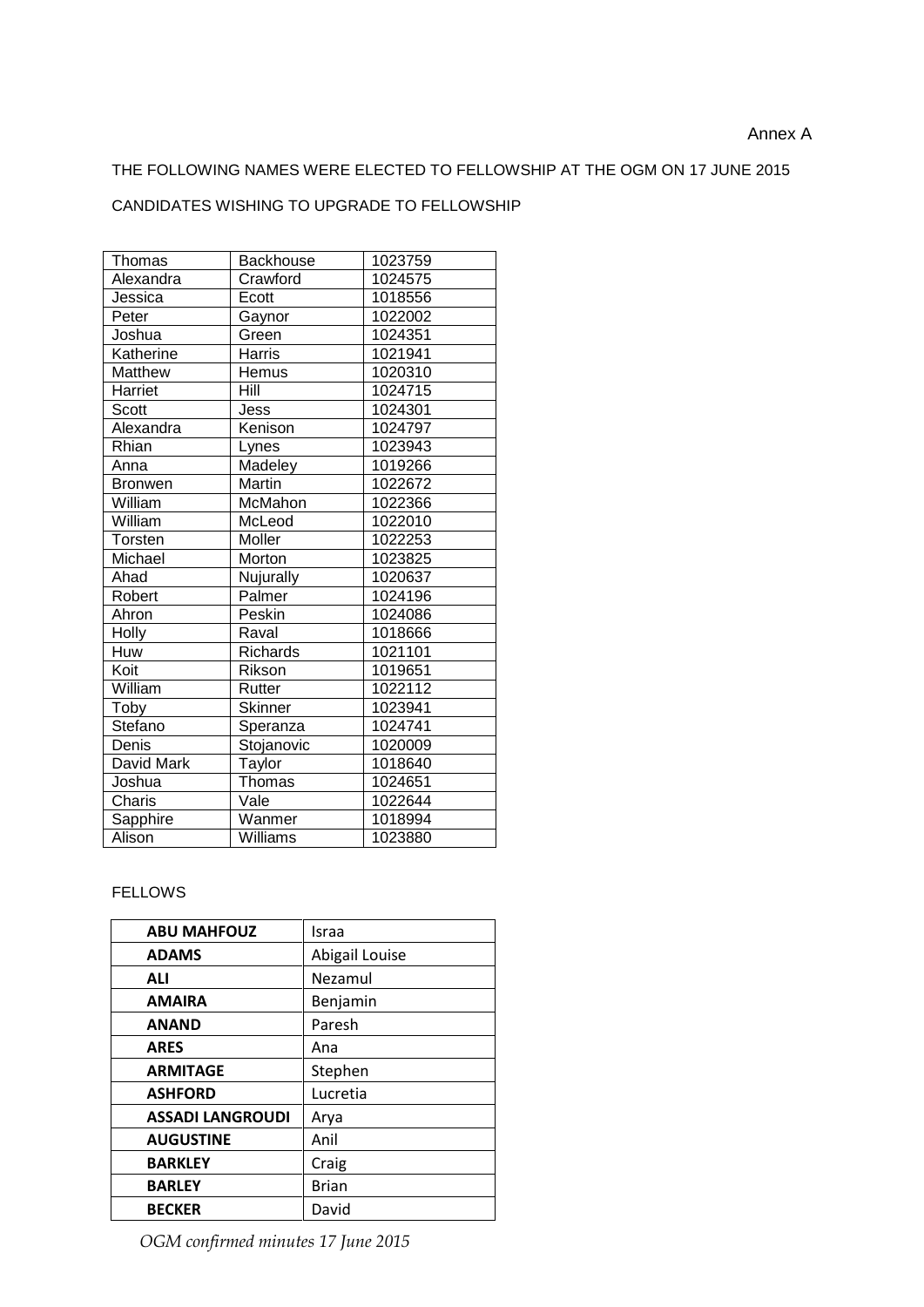| <b>BEKMASHEVA</b>    | Natalya                      |
|----------------------|------------------------------|
| <b>BINNIE</b>        | James                        |
| <b>BLACK</b>         | <b>Kenneth Thomas</b>        |
| <b>BOND</b>          | Matthew                      |
| <b>BOSWELL</b>       | Lee                          |
| <b>BOYLAN-TOOMEY</b> | Justin                       |
| <b>BROOKFIELD</b>    | Anna                         |
| <b>BROWN</b>         | Lucy                         |
| <b>BRUINVELS</b>     | <b>Charles Ronald George</b> |
| <b>BURNHILL</b>      | Tim                          |
| <b>BUTT</b>          | Alice                        |
| <b>BYERLY</b>        | Matthew                      |
| <b>CAMPBELL</b>      | lan                          |
| <b>CANNON</b>        | Scott                        |
| <b>CHAMBERLAIN</b>   | Anthony                      |
| <b>CHAPMAN</b>       | David                        |
| <b>CHENG</b>         | <b>Ting Cheung</b>           |
| <b>CHEUNG</b>        | Wing Yee                     |
| <b>CLARK</b>         | Holly                        |
| <b>CLENT</b>         | Thomas                       |
| <b>COKER</b>         | Gertrude                     |
| <b>COLLINS</b>       | Andrew                       |
| <b>COOK</b>          | <b>Nick</b>                  |
| <b>COOMBS</b>        | Harris Michael               |
| <b>COOTE</b>         | Vanessa Jean                 |
| <b>COPUS</b>         | Jonathan Michael             |
| <b>COWLEY</b>        | Lawrence                     |
| <b>COX</b>           | Alex                         |
| <b>COY</b>           | Gordon                       |
| <b>CROSS</b>         | Nigel Edward                 |
| <b>DAVIES</b>        | Tomos                        |
| <b>DAVIS</b>         | Brennig Jonathan Bryan       |
| <b>DAVIS</b>         | Jennifer                     |
| <b>DE SIENA</b>      | Luca                         |
| <b>DERRY</b>         | James                        |
| <b>DICKINSON</b>     | Nicholas Alexander           |
| <b>DICKSON</b>       | Joanna                       |
| <b>DREW</b>          | Stephen Alexander            |
| <b>DURRANT</b>       | Joe                          |
| <b>DYER</b>          | Joao                         |
| <b>EASTWOOD</b>      | Laura Ann                    |
| <b>EMBILE</b>        | Rodrigo Jr                   |
| <b>EVANS</b>         | Marcus Ellwyn                |
| <b>EVANS</b>         | Nicholas                     |
| <b>FAKINLEDE</b>     | Akintola                     |
| <b>FLAHERTY</b>      | Lucy                         |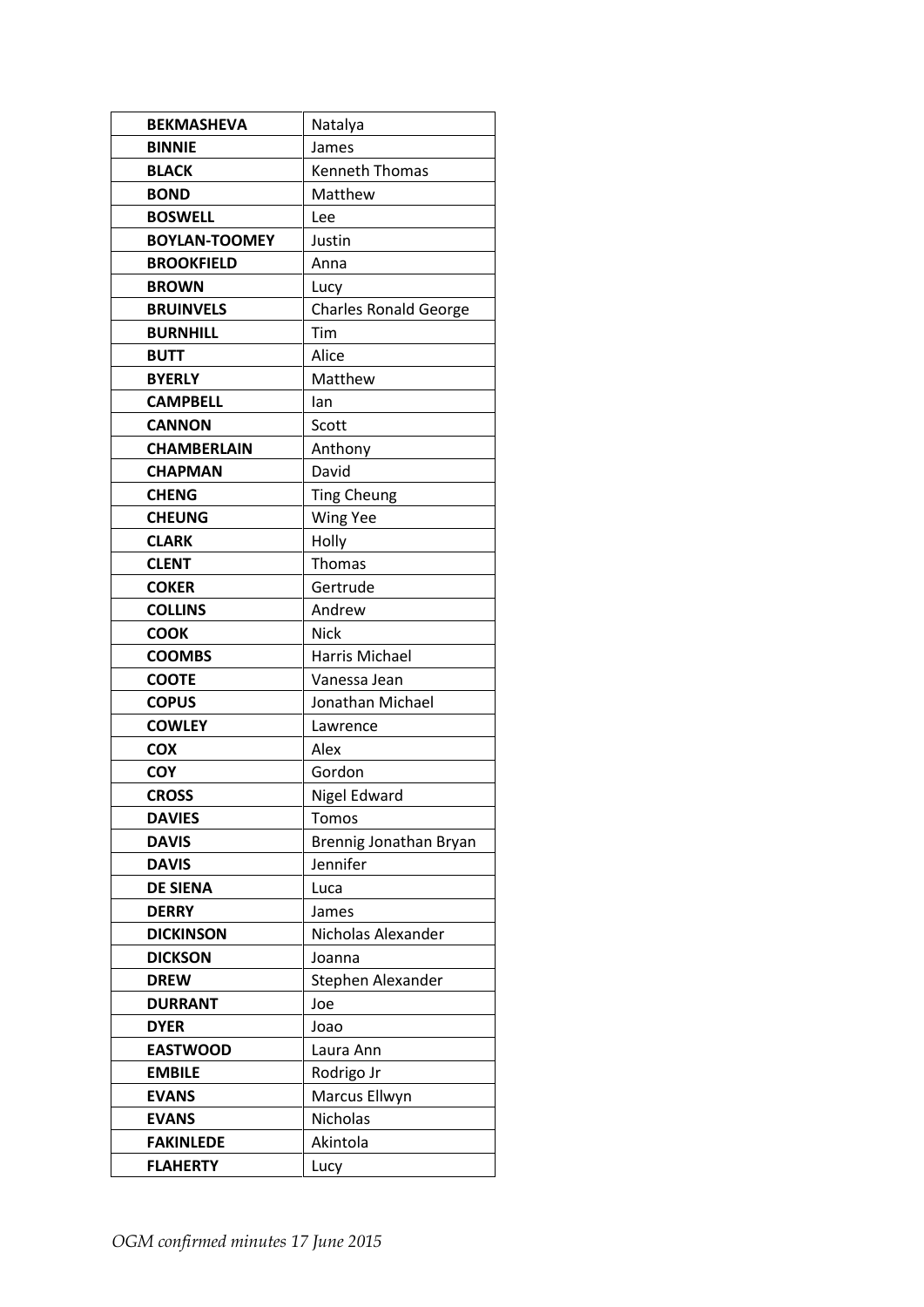| <b>FLATTERS</b>   | Lucy                   |
|-------------------|------------------------|
| <b>FLEETWOOD</b>  | Robert                 |
| <b>FLEMING</b>    | James                  |
| <b>FORREST</b>    | Kenny                  |
| <b>FULOP</b>      | Anna                   |
| <b>GARVEY</b>     | Philip                 |
| <b>GEER</b>       | Melanie                |
| <b>GENT</b>       | Lesley                 |
| <b>GLAISTER</b>   | Chris                  |
| <b>GRANT</b>      | David Alexander        |
| <b>GRANT</b>      | Hanna                  |
| <b>GRESTY</b>     | Amy                    |
| <b>GRIFFITHS</b>  | David                  |
| <b>GUNN</b>       | Kathryn Louise         |
| <b>HAGEMAN</b>    | <b>Wouter Bastiaan</b> |
| <b>HALKER</b>     | Anthony                |
| <b>HALL</b>       | <b>Thomas David</b>    |
| <b>HARRISON</b>   | Catherine              |
| <b>HAZELL</b>     | Samuel                 |
| <b>HEILBRONN</b>  | Gloria                 |
| <b>HILDER</b>     | Jevon Marc             |
| <b>HINTZKE</b>    | Michael                |
| <b>HORNE</b>      | Michelle Sandra        |
| <b>HOWDEN</b>     | Freya                  |
| <b>IACOVIELLO</b> | Francesco              |
| <b>IQBAL</b>      | Javied                 |
| <b>JACOBSON</b>   | Christopher Ian        |
| <b>JAMES</b>      | Nicholas Trevor        |
| <b>JOHNSON</b>    | Trevor                 |
| <b>JONES</b>      | Chris                  |
| <b>JORDAN</b>     | Naomi                  |
| <b>KEEGAN</b>     | Holly                  |
| <b>KORTEKAAS</b>  | Stella                 |
| <b>KRISCH</b>     | Ryan                   |
| <b>LANGFORD</b>   | Sarah                  |
| LAVI              | Jonathan Josef         |
| <b>LAW</b>        | Suneel                 |
| <b>LOEB</b>       | David                  |
| <b>LOMBARDO</b>   | Luigi                  |
| <b>MACAULAY</b>   | Euan                   |
| <b>MACRAE</b>     | Calum Iain             |
| <b>MANNERS</b>    | Hayley                 |
| <b>MARIEN</b>     | Christian              |
| <b>MARTIN</b>     | Luke                   |
| <b>MARTIN</b>     | Nicholas               |
| <b>MASON</b>      | Alexander              |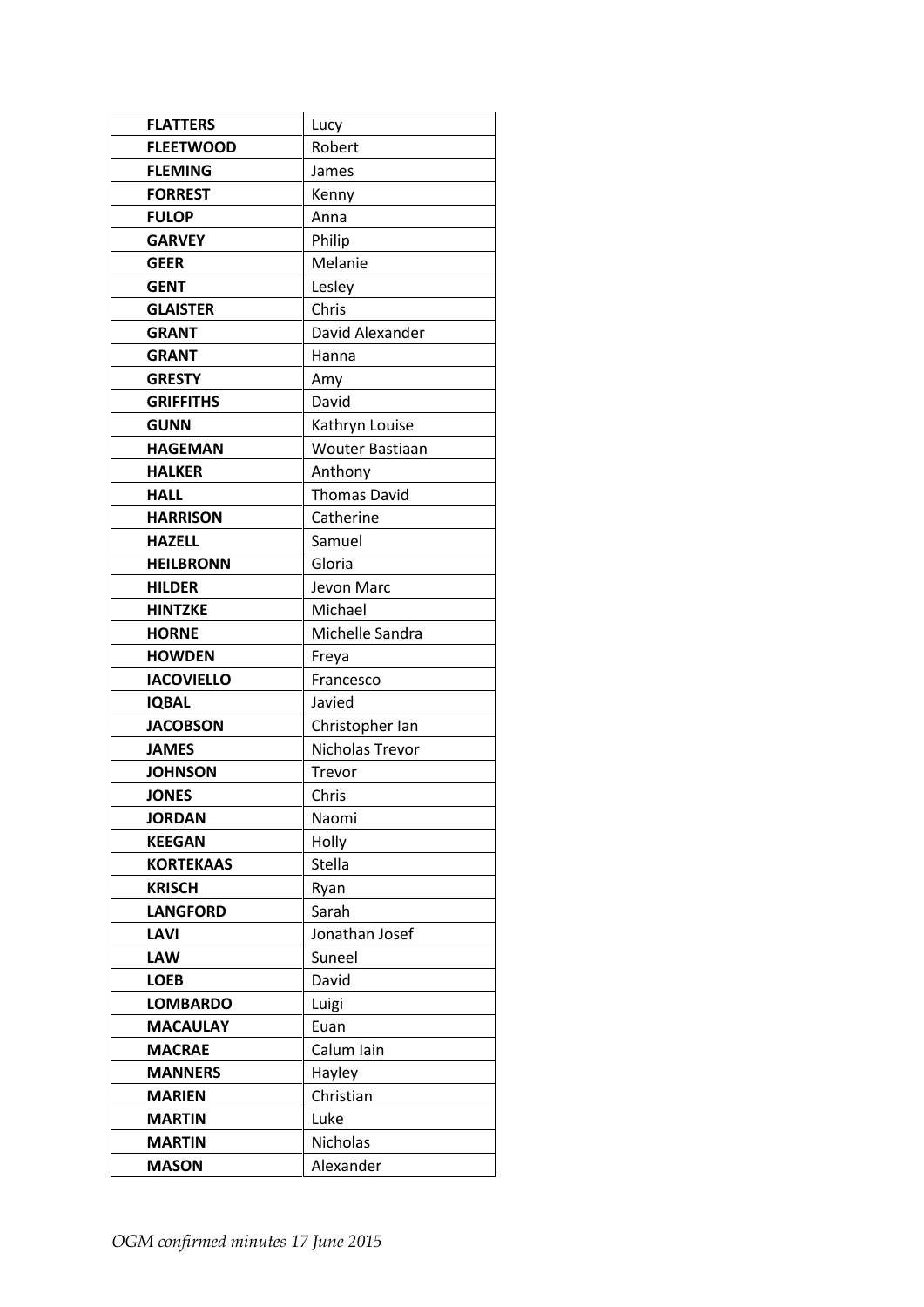| <b>MATHEW</b>         | George                |
|-----------------------|-----------------------|
| <b>MCCAFFREY</b>      | <b>William Dale</b>   |
| <b>MCCAUGHEY</b>      | Laura                 |
| <b>MCCUAIG</b>        | Rebecca               |
| <b>MCDONALD</b>       | Liam                  |
| <b>MCFADDEN</b>       | <b>Brendon</b>        |
| <b>MCINTOSH</b>       | Scott                 |
| <b>MCLAVERTY</b>      | Rob                   |
| <b>MELLERS</b>        | Sarah                 |
| <b>MIDDLEHURST</b>    | Anthony               |
| <b>MOODY</b>          | Loren                 |
| <b>MUTCH</b>          | Euan James Forsyth    |
| <b>NEHAL</b>          | Rakesh                |
| <b>NEWALL</b>         | Mark                  |
| <b>NG</b>             | Stephen               |
| <b>NORWOOD</b>        | Paul                  |
| <b>O'DONNELL</b>      | Darina Marie          |
| <b>O'NEILL</b>        | Aisling               |
| <b>O'REILLY</b>       | Kay Louise            |
| <b>O'SHEA</b>         | Keara                 |
| <b>O'TOOLE</b>        | Ryan                  |
| <b>OKEGBEMIRO</b>     | Temitayo              |
| <b>PAGE</b>           | Daniel                |
| <b>PALMER</b>         | Michael Scott William |
| <b>PAXTON</b>         | Richmal               |
| <b>PENNEY</b>         | Camilla Emily         |
| <b>PHILLIPS</b>       | Ellen                 |
| <b>PLUMMER</b>        | Rhys                  |
| <b>POUJARDIEU</b>     | Romain                |
| <b>PRICE</b>          | Gavin                 |
| <b>PROSSER</b>        | David Jeremy          |
| <b>PUGH</b>           | Robert Colin          |
| <b>REHFELD-KIEFER</b> | Ursula                |
| <b>REINHARDT</b>      | Ashley                |
| <b>REYNOLDS</b>       | Daniel                |
| <b>RIFAAT</b>         | Leith                 |
| <b>RIZZO</b>          |                       |
|                       | Roberto Emanuele      |
| <b>ROBBINS</b>        | <b>Benedict</b>       |
| <b>ROBERTS</b>        | Daniel                |
| <b>ROBERTS</b>        | Gavin                 |
| <b>ROBERTS</b>        | Jen                   |
| <b>ROBERTS</b>        | Patrick               |
| <b>SALT</b>           | Keith Edward          |
| <b>SARDISCO</b>       | Lorenza               |
| <b>SAUNDERS</b>       | Martin                |